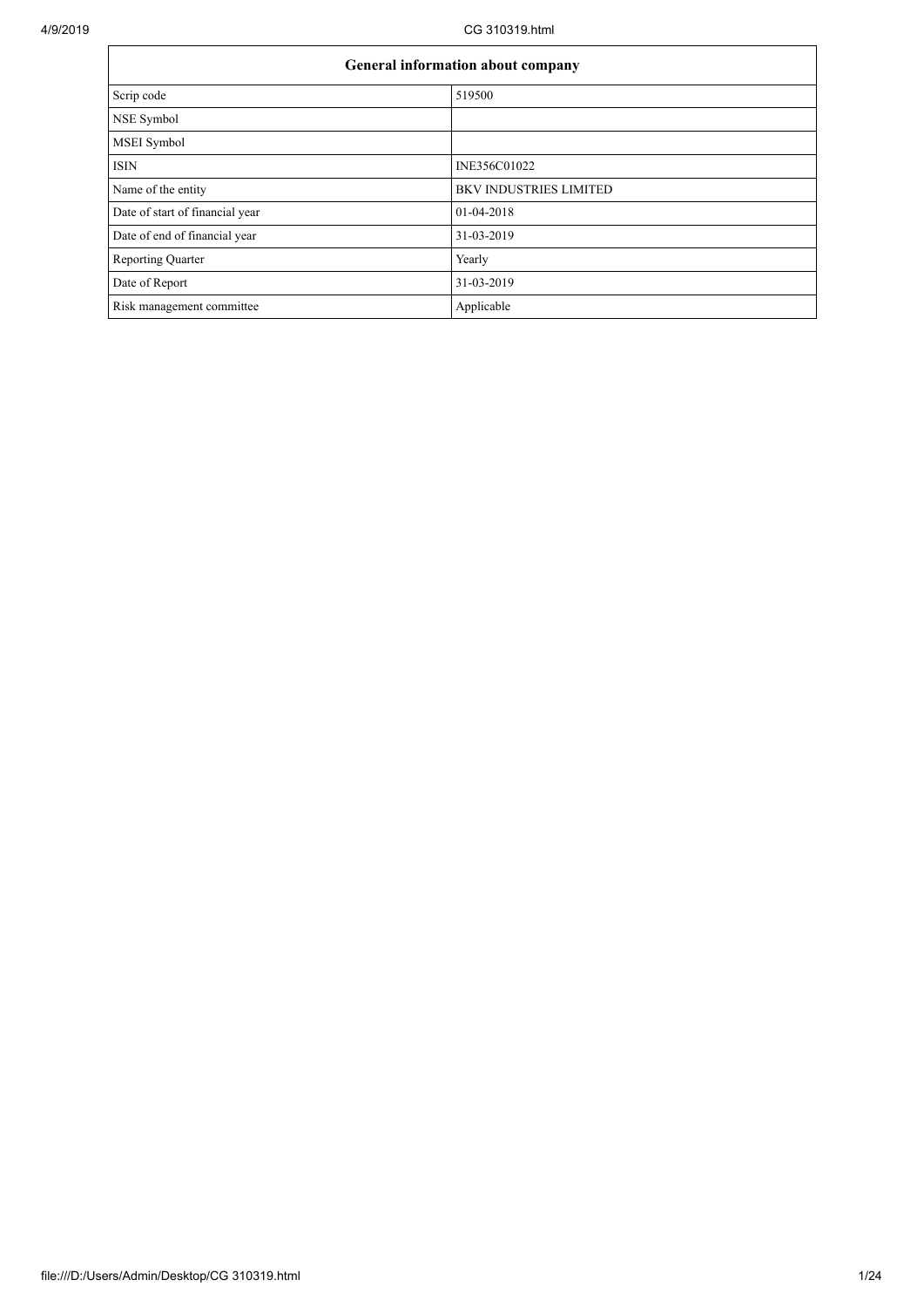$\mathbf{r}$ 

|                | <b>Annexure I</b>                                                                                                                                                                                                                                                                                                                                                                                                                                                                                                                                                                                                                                                                                                                                                                                                                                                                                          |                                                    |            |          |                                                       |                   |                        |                                                                      |  |    |                                                       |                        |                  |  |  |
|----------------|------------------------------------------------------------------------------------------------------------------------------------------------------------------------------------------------------------------------------------------------------------------------------------------------------------------------------------------------------------------------------------------------------------------------------------------------------------------------------------------------------------------------------------------------------------------------------------------------------------------------------------------------------------------------------------------------------------------------------------------------------------------------------------------------------------------------------------------------------------------------------------------------------------|----------------------------------------------------|------------|----------|-------------------------------------------------------|-------------------|------------------------|----------------------------------------------------------------------|--|----|-------------------------------------------------------|------------------------|------------------|--|--|
|                | Annexure I to be submitted by listed entity on quarterly basis                                                                                                                                                                                                                                                                                                                                                                                                                                                                                                                                                                                                                                                                                                                                                                                                                                             |                                                    |            |          |                                                       |                   |                        |                                                                      |  |    |                                                       |                        |                  |  |  |
|                |                                                                                                                                                                                                                                                                                                                                                                                                                                                                                                                                                                                                                                                                                                                                                                                                                                                                                                            |                                                    |            |          |                                                       |                   |                        | I. Composition of Board of Directors                                 |  |    |                                                       |                        |                  |  |  |
|                |                                                                                                                                                                                                                                                                                                                                                                                                                                                                                                                                                                                                                                                                                                                                                                                                                                                                                                            |                                                    |            |          |                                                       |                   |                        | Disclosure of notes on composition of board of directors explanatory |  |    |                                                       | Textual Information(1) |                  |  |  |
|                |                                                                                                                                                                                                                                                                                                                                                                                                                                                                                                                                                                                                                                                                                                                                                                                                                                                                                                            |                                                    |            |          |                                                       |                   |                        |                                                                      |  |    | Wether the listed entity has a Regular Chairperson No |                        |                  |  |  |
| Sr             | No of post<br>of<br>Number of<br>No of<br>Chairperson<br>memberships<br>Directorship<br>in Audit/<br>in Audit/<br>in listed<br>Stakeholder<br>Stakeholder<br>entities<br>Committee<br>Tenure<br>Committee(s)<br>Notes for<br>Title<br>Date of<br>Category 2<br>Category<br>of<br>including<br>held in listed<br>Name of the<br>including this<br>Category 1<br>(Mr<br>appointment<br>Date of<br>not<br>not<br>of<br>3 of<br>this listed<br><b>DIN</b><br>entities<br>PAN<br>director<br>Director<br>of directors<br>cessation<br>listed entity<br>providing<br>in the<br>directors<br>entity (Refer<br>including<br>directors<br>(in<br>(Refer<br>PAN<br><b>DIN</b><br>Ms)<br>current term<br>this listed<br>Regulation<br>months)<br>Regulation<br>$25(1)$ of<br>entity (Refer<br>$26(1)$ of<br>Listing<br>Regulation<br>Listing<br>Regulations)<br>$26(1)$ of<br>Regulations)<br>Listing<br>Regulations) |                                                    |            |          |                                                       |                   | Notes for<br>providing |                                                                      |  |    |                                                       |                        |                  |  |  |
| $\mathbf{1}$   | Mr                                                                                                                                                                                                                                                                                                                                                                                                                                                                                                                                                                                                                                                                                                                                                                                                                                                                                                         | <b>BOMMIDALA</b><br><b>RAMA</b><br><b>KRISHNA</b>  | ADAPB3514H | 00105030 | Executive<br>Director                                 | Not<br>Applicable | <b>MD</b>              | 01-03-2019                                                           |  | 60 | $\mathbf{1}$                                          | 2                      | $\boldsymbol{0}$ |  |  |
| 2              | Mrs                                                                                                                                                                                                                                                                                                                                                                                                                                                                                                                                                                                                                                                                                                                                                                                                                                                                                                        | <b>BOMMIDALA</b><br><b>ANITHA</b>                  | AHLPB0893J | 00112766 | Non-<br>Executive -<br>Non<br>Independent<br>Director | Not<br>Applicable |                        | 13-02-1993                                                           |  |    | $\mathbf{1}$                                          | $\overline{2}$         | 3                |  |  |
| 3              | Mr                                                                                                                                                                                                                                                                                                                                                                                                                                                                                                                                                                                                                                                                                                                                                                                                                                                                                                         | <b>NELLORE</b><br><b>DOLDENRA</b><br><b>PRASAD</b> | ACNPN9392B | 01816366 | Non-<br>Executive -<br>Independent<br>Director        | Not<br>Applicable |                        | 06-09-2017                                                           |  | 60 | 1                                                     |                        | $\overline{1}$   |  |  |
| $\overline{4}$ | Mr                                                                                                                                                                                                                                                                                                                                                                                                                                                                                                                                                                                                                                                                                                                                                                                                                                                                                                         | TUNUGUNTLA<br><b>RAMA</b><br><b>KRISHNA</b>        | ADNPT7195H | 02324865 | Non-<br>Executive -<br>Independent<br>Director        | Not<br>Applicable |                        | 06-09-2017                                                           |  | 60 | 1                                                     | $\overline{4}$         | -1               |  |  |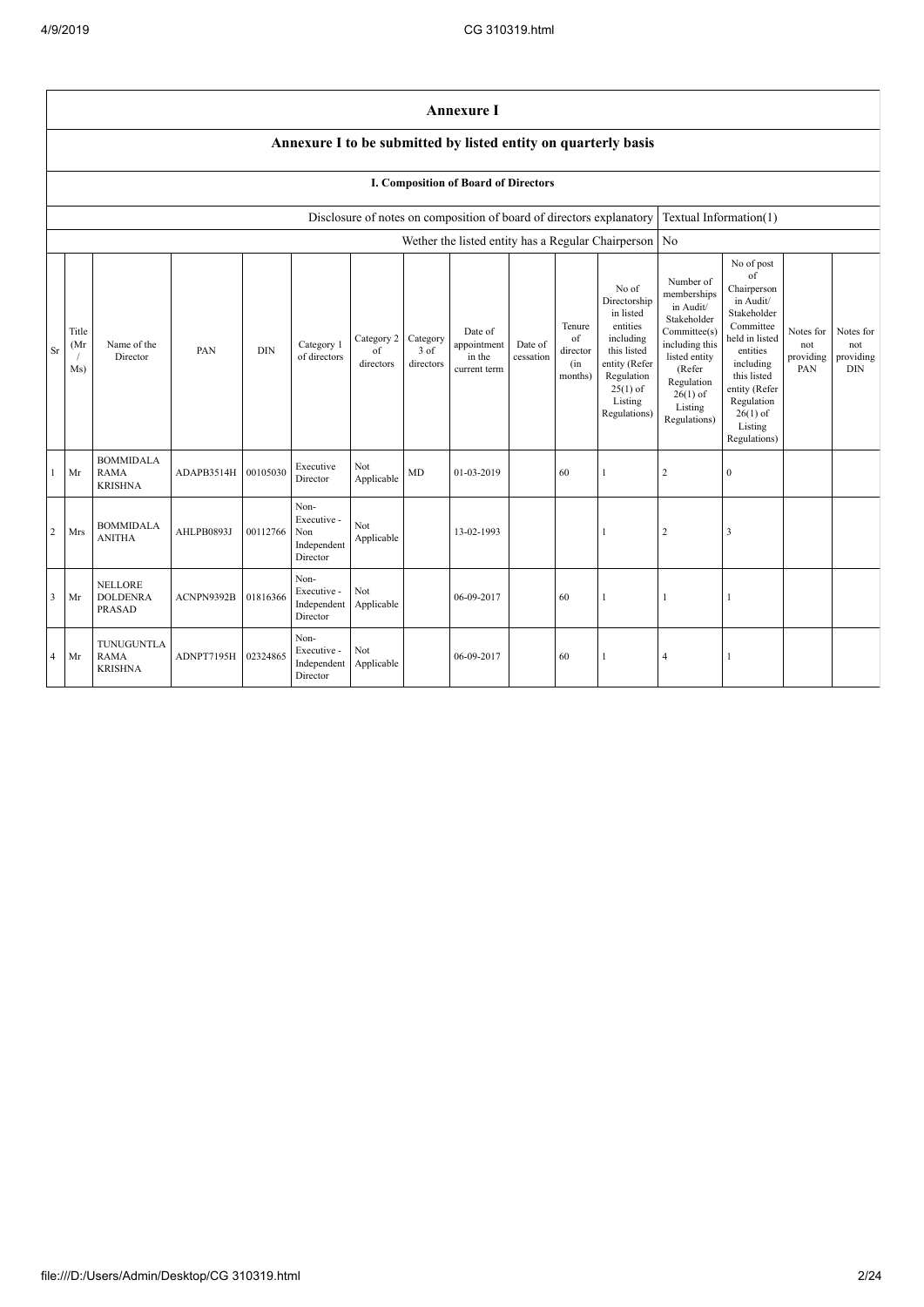|                        | <b>Text Block</b>                                  |
|------------------------|----------------------------------------------------|
| Textual Information(1) | WE HAVE NO CHAIRMAN OR CHAIRPERSON OF THE COMPANY. |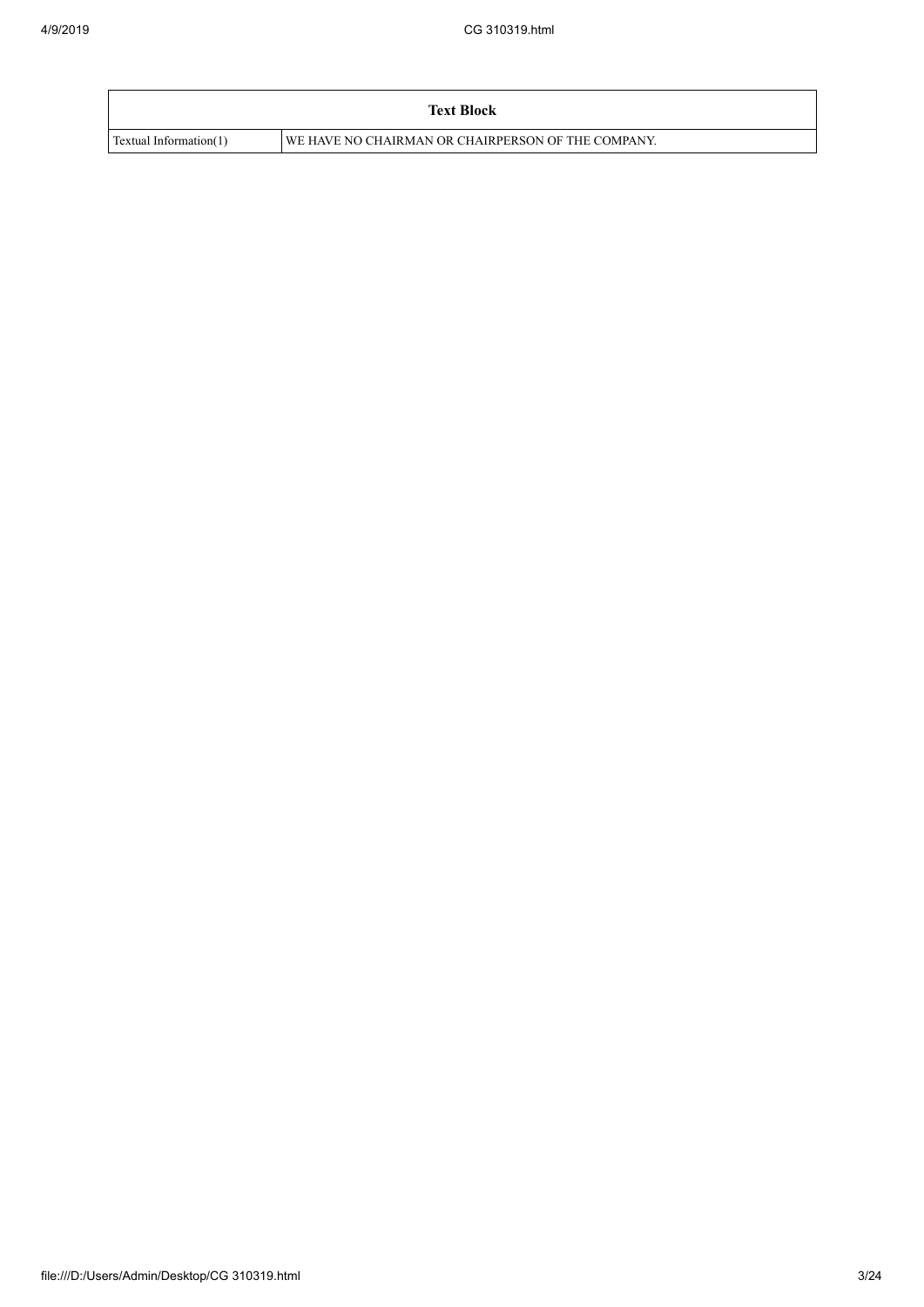|                | <b>Audit Committee Details</b> |                                   |                                             |                            |                        |                      |         |  |  |
|----------------|--------------------------------|-----------------------------------|---------------------------------------------|----------------------------|------------------------|----------------------|---------|--|--|
|                |                                |                                   |                                             |                            |                        |                      |         |  |  |
| Sr             | <b>DIN</b><br>Number           | Name of Committee<br>members      | Category 1 of directors                     | Category 2 of<br>directors | Date of<br>Appointment | Date of<br>Cessation | Remarks |  |  |
|                | 02324865                       | TUNUGUNTLA RAMA<br><b>KRISHNA</b> | Non-Executive - Independent<br>Director     | Chairperson                | $06 - 08 - 2014$       |                      |         |  |  |
| $\overline{2}$ | 01816366                       | <b>NELLORE DOLDENRA</b><br>PRASAD | Non-Executive - Independent<br>Director     | Member                     | 06-08-2014             |                      |         |  |  |
| 3              | 00112766                       | <b>BOMMIDALA ANITHA</b>           | Non-Executive - Non<br>Independent Director | Member                     | 06-08-2014             |                      |         |  |  |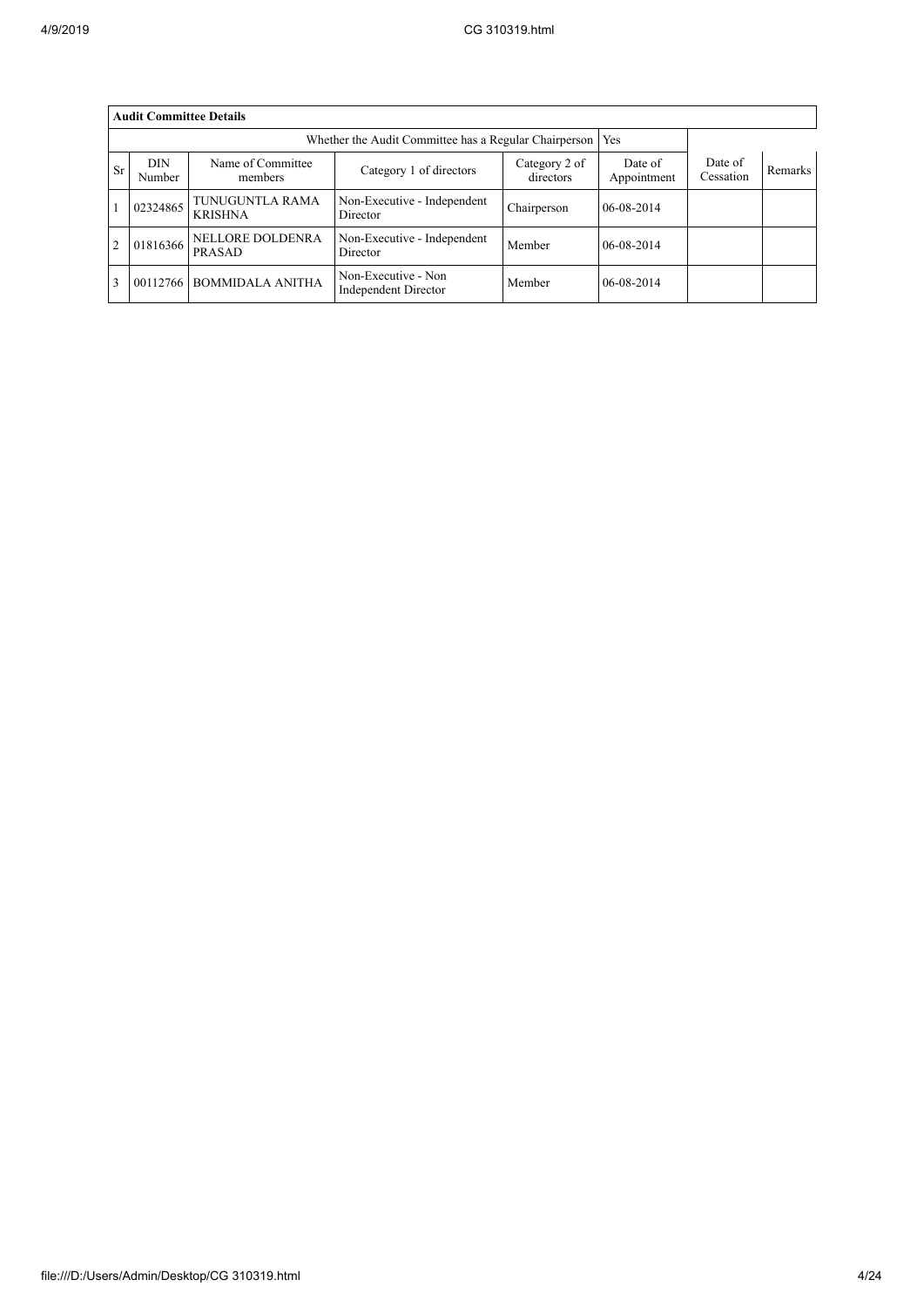|                | Nomination and remuneration committee                                       |                                   |                                                    |                            |                        |                      |                |  |  |  |
|----------------|-----------------------------------------------------------------------------|-----------------------------------|----------------------------------------------------|----------------------------|------------------------|----------------------|----------------|--|--|--|
|                | Whether the Nomination and remuneration committee has a Regular Chairperson |                                   |                                                    |                            |                        |                      |                |  |  |  |
| S <sub>r</sub> | <b>DIN</b><br>Number                                                        | Name of Committee<br>members      | Category 1 of directors                            | Category 2 of<br>directors | Date of<br>Appointment | Date of<br>Cessation | <b>Remarks</b> |  |  |  |
|                | 01816366                                                                    | NELLORE DOLDENRA<br>PRASAD        | Non-Executive - Independent<br>Director            | Chairperson                | 06-08-2014             |                      |                |  |  |  |
| $\overline{2}$ | 02324865                                                                    | TUNUGUNTLA RAMA<br><b>KRISHNA</b> | Non-Executive - Independent<br>Director            | Member                     | 06-08-2014             |                      |                |  |  |  |
| 3              |                                                                             | 00112766 BOMMIDALA ANITHA         | Non-Executive - Non<br><b>Independent Director</b> | Member                     | 06-08-2014             |                      |                |  |  |  |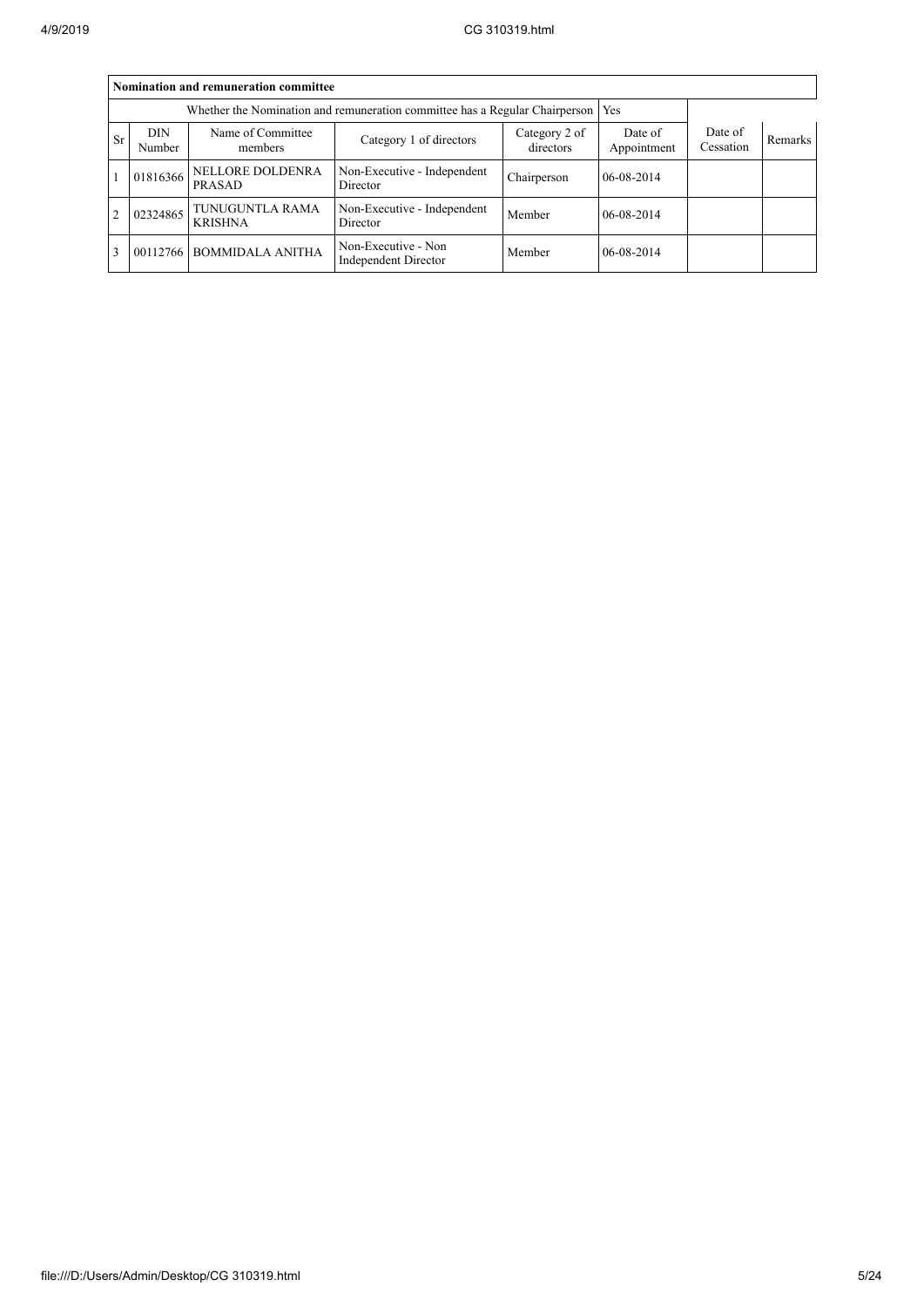|                | <b>Stakeholders Relationship Committee</b> |                                         |                                                    |                            |                        |                      |                |  |  |  |
|----------------|--------------------------------------------|-----------------------------------------|----------------------------------------------------|----------------------------|------------------------|----------------------|----------------|--|--|--|
|                |                                            |                                         |                                                    |                            |                        |                      |                |  |  |  |
| Sr             | <b>DIN</b><br>Number                       | Name of Committee<br>members            | Category 1 of directors                            | Category 2 of<br>directors | Date of<br>Appointment | Date of<br>Cessation | <b>Remarks</b> |  |  |  |
|                |                                            | 00112766 BOMMIDALA ANITHA               | Non-Executive - Non<br><b>Independent Director</b> | Chairperson                | $06 - 08 - 2014$       |                      |                |  |  |  |
| $\overline{2}$ | 00105030                                   | <b>BOMMIDALA RAMA</b><br><b>KRISHNA</b> | <b>Executive Director</b>                          | Member                     | $06 - 08 - 2014$       |                      |                |  |  |  |
| $\overline{3}$ | 02324865                                   | TUNUGUNTLA RAMA<br><b>KRISHNA</b>       | Non-Executive - Independent<br>Director            | Member                     | $06-08-2014$           |                      |                |  |  |  |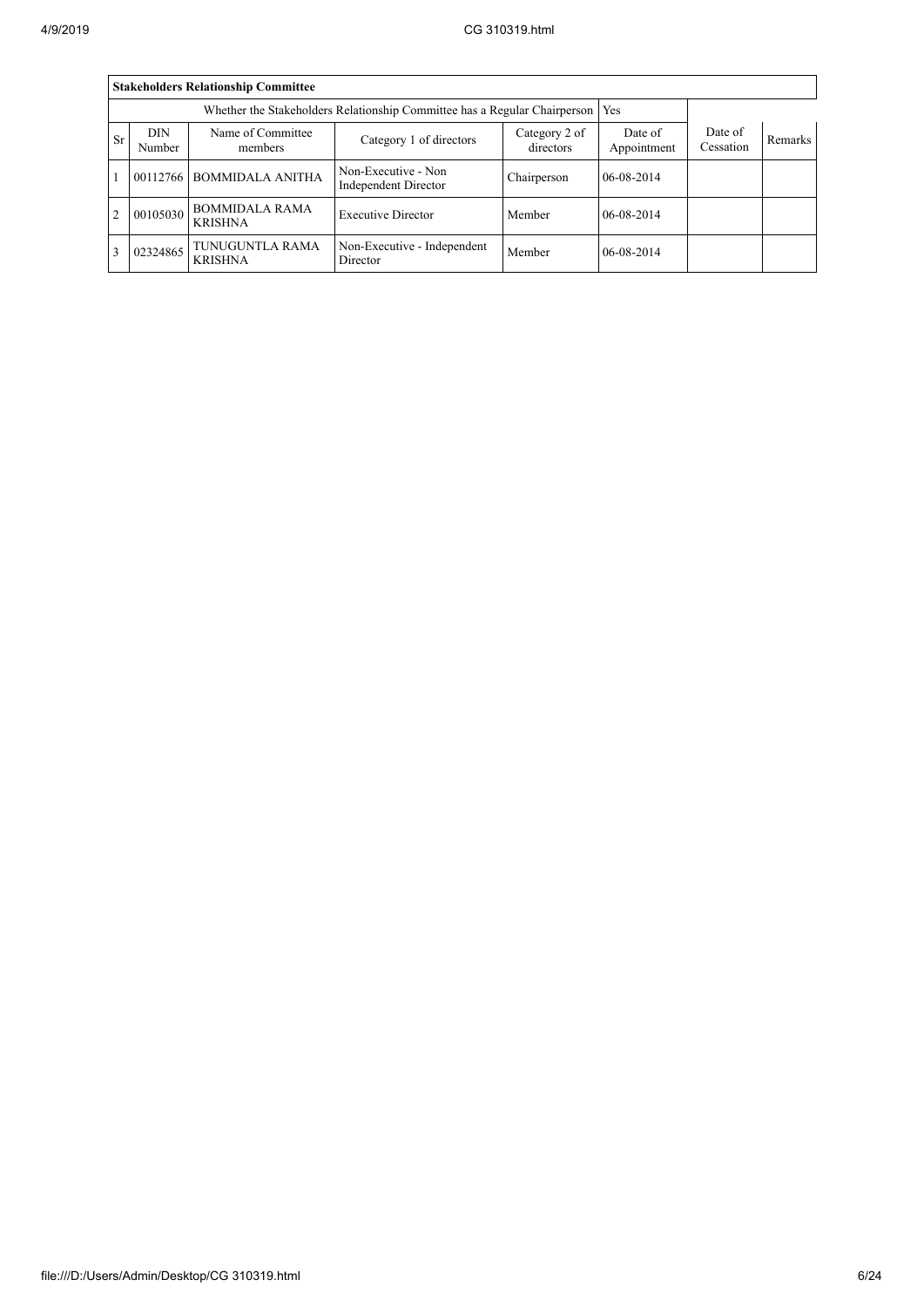|           | <b>Risk Management Committee</b> |                                   |                                             |                            |                        |                      |                |  |  |  |
|-----------|----------------------------------|-----------------------------------|---------------------------------------------|----------------------------|------------------------|----------------------|----------------|--|--|--|
|           |                                  |                                   |                                             |                            |                        |                      |                |  |  |  |
| <b>Sr</b> | DIN<br>Number                    | Name of Committee<br>members      | Category 1 of directors                     | Category 2 of<br>directors | Date of<br>Appointment | Date of<br>Cessation | <b>Remarks</b> |  |  |  |
|           |                                  | 00112766 BOMMIDALA ANITHA         | Non-Executive - Non<br>Independent Director | Chairperson                | 27-03-2018             |                      |                |  |  |  |
| 2         | 02324865                         | TUNUGUNTLA RAMA<br><b>KRISHNA</b> | Non-Executive - Independent<br>Director     | Member                     | 27-03-2015             |                      |                |  |  |  |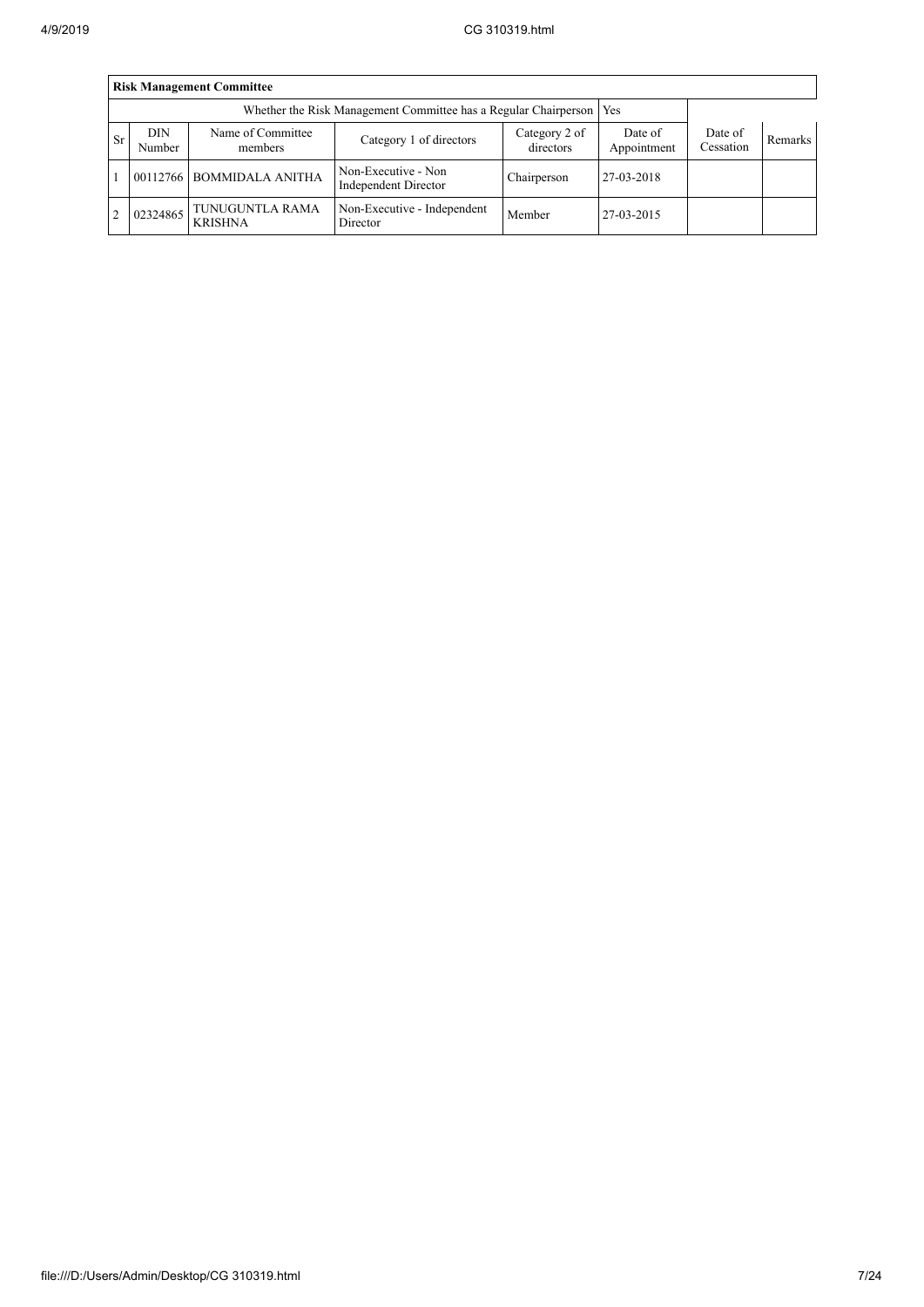|     | <b>Corporate Social Responsibility Committee</b> |                                                                                      |                            |                            |                        |                      |                |  |  |
|-----|--------------------------------------------------|--------------------------------------------------------------------------------------|----------------------------|----------------------------|------------------------|----------------------|----------------|--|--|
|     |                                                  | Whether the Corporate Social Responsibility Committee has a Regular Chairperson   No |                            |                            |                        |                      |                |  |  |
| 'Sr | <b>DIN</b><br>Number                             | Name of Committee<br>members                                                         | Category 1 of<br>directors | Category 2 of<br>directors | Date of<br>Appointment | Date of<br>Cessation | <b>Remarks</b> |  |  |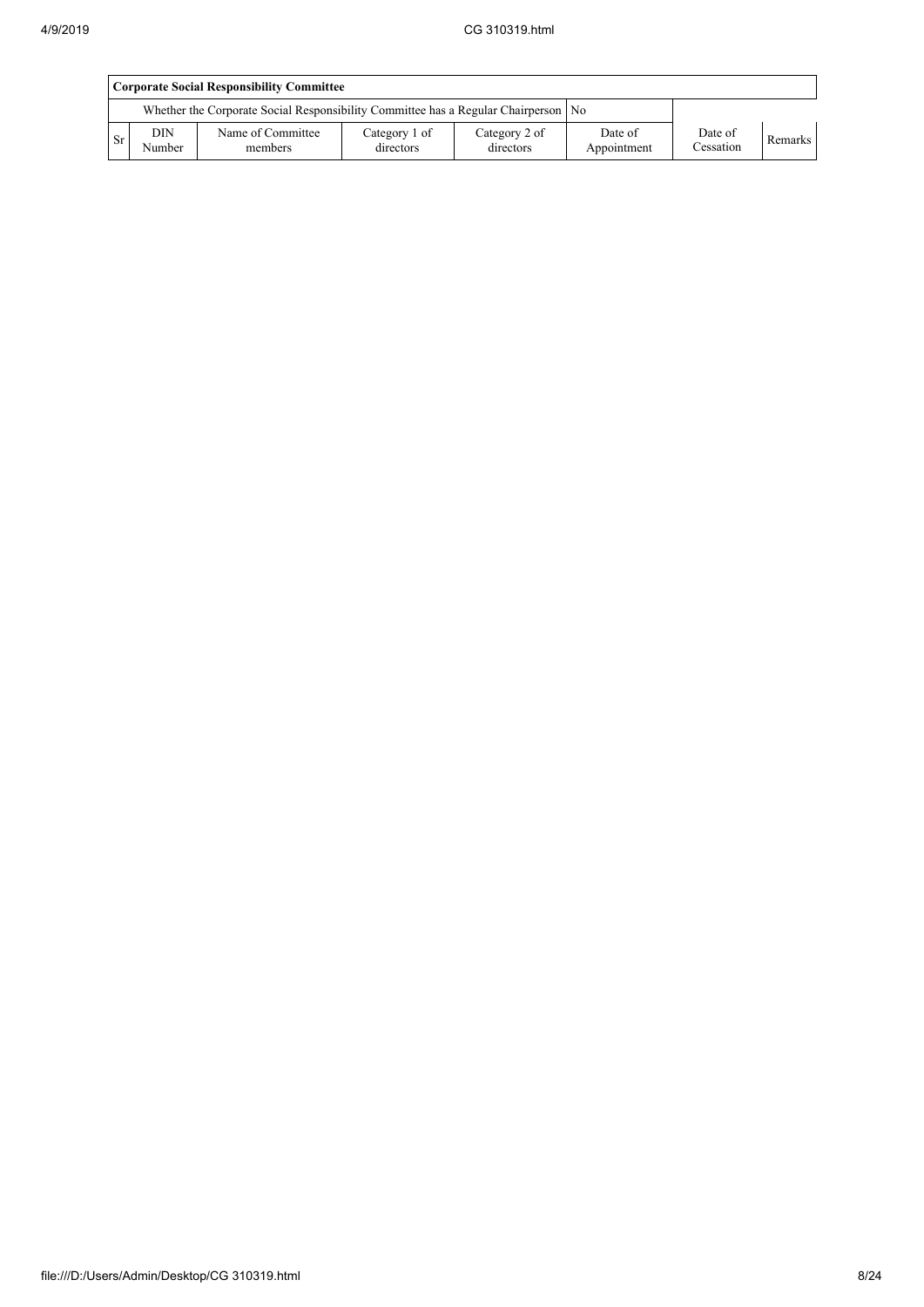|                | <b>Other Committee</b> |                                         |                                           |                                             |                            |         |  |  |  |  |
|----------------|------------------------|-----------------------------------------|-------------------------------------------|---------------------------------------------|----------------------------|---------|--|--|--|--|
| <b>Sr</b>      | <b>DIN</b><br>Number   | Name of Committee<br>members            | Name of other committee                   | Category 1 of directors                     | Category 2 of<br>directors | Remarks |  |  |  |  |
|                |                        | 00112766 BOMMIDALA ANITHA               | <b>SHARE TRANSFER</b><br><b>COMMITTEE</b> | Non-Executive - Non<br>Independent Director | Chairperson                |         |  |  |  |  |
| $\overline{2}$ | 00105030               | <b>BOMMIDALA RAMA</b><br><b>KRISHNA</b> | <b>SHARE TRANSFER</b><br><b>COMMITTEE</b> | <b>Executive Director</b>                   | Member                     |         |  |  |  |  |
|                | 02324865               | TUNUGUNTLA RAMA<br><b>KRISHNA</b>       | <b>SHARE TRANSFER</b><br><b>COMMITTEE</b> | Non-Executive - Independent<br>Director     | Member                     |         |  |  |  |  |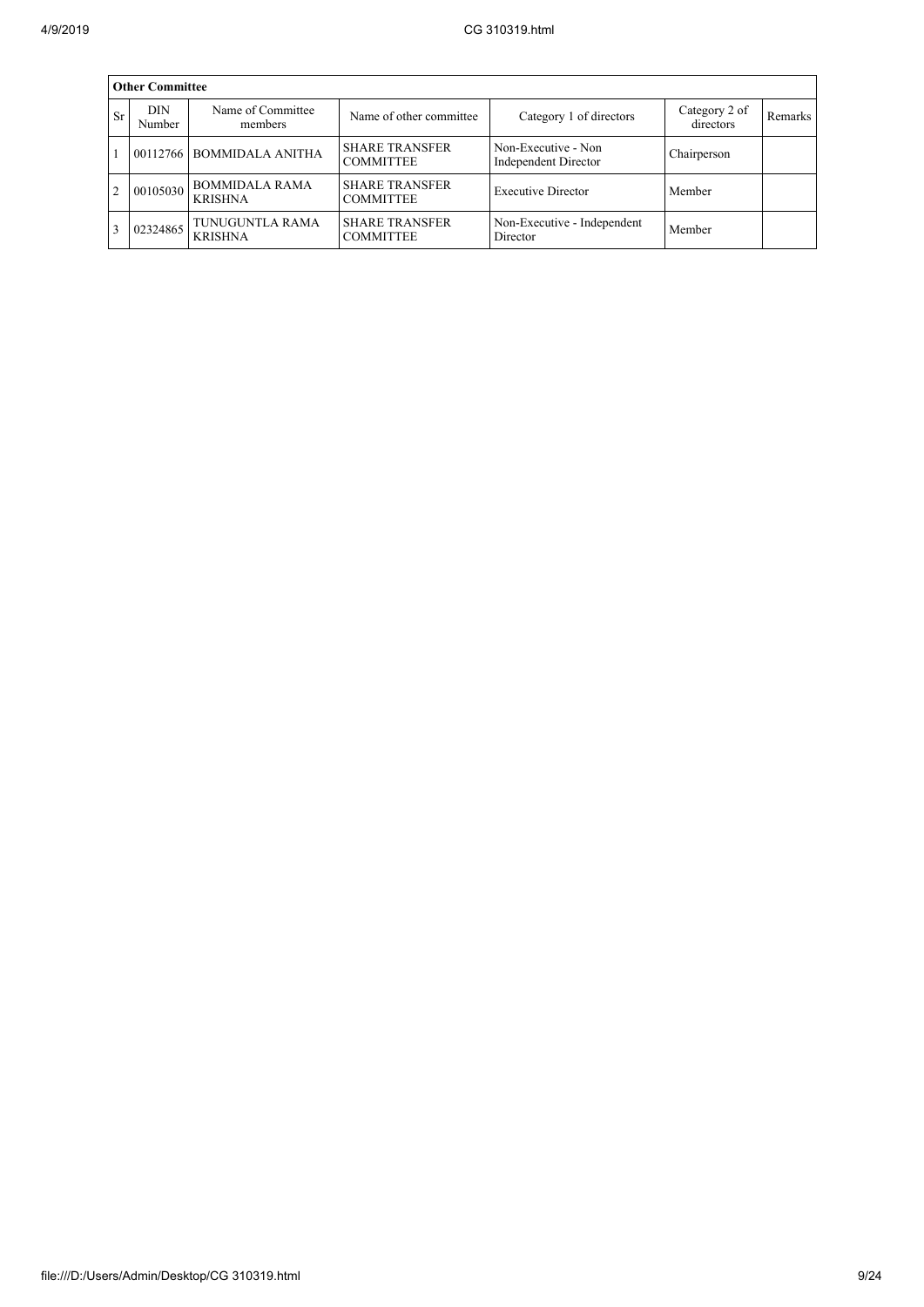|              | Annexure 1                                                       |                                                       |                                                                |                                 |  |  |  |  |
|--------------|------------------------------------------------------------------|-------------------------------------------------------|----------------------------------------------------------------|---------------------------------|--|--|--|--|
|              | <b>Annexure 1</b>                                                |                                                       |                                                                |                                 |  |  |  |  |
|              | III. Meeting of Board of Directors                               |                                                       |                                                                |                                 |  |  |  |  |
|              | Disclosure of notes on meeting of board of directors explanatory |                                                       |                                                                |                                 |  |  |  |  |
| Sr           | $Date(s)$ of meeting (if any) in the<br>previous quarter         | Date(s) of meeting (if any) in<br>the current quarter | Maximum gap between any two<br>consecutive (in number of days) | Notes for not<br>providing Date |  |  |  |  |
| $\mathbf{1}$ | 13-11-2018                                                       |                                                       |                                                                |                                 |  |  |  |  |
| 2            |                                                                  | 13-02-2019                                            | 91                                                             |                                 |  |  |  |  |
| 3            |                                                                  | 02-03-2019                                            | 16                                                             |                                 |  |  |  |  |

٦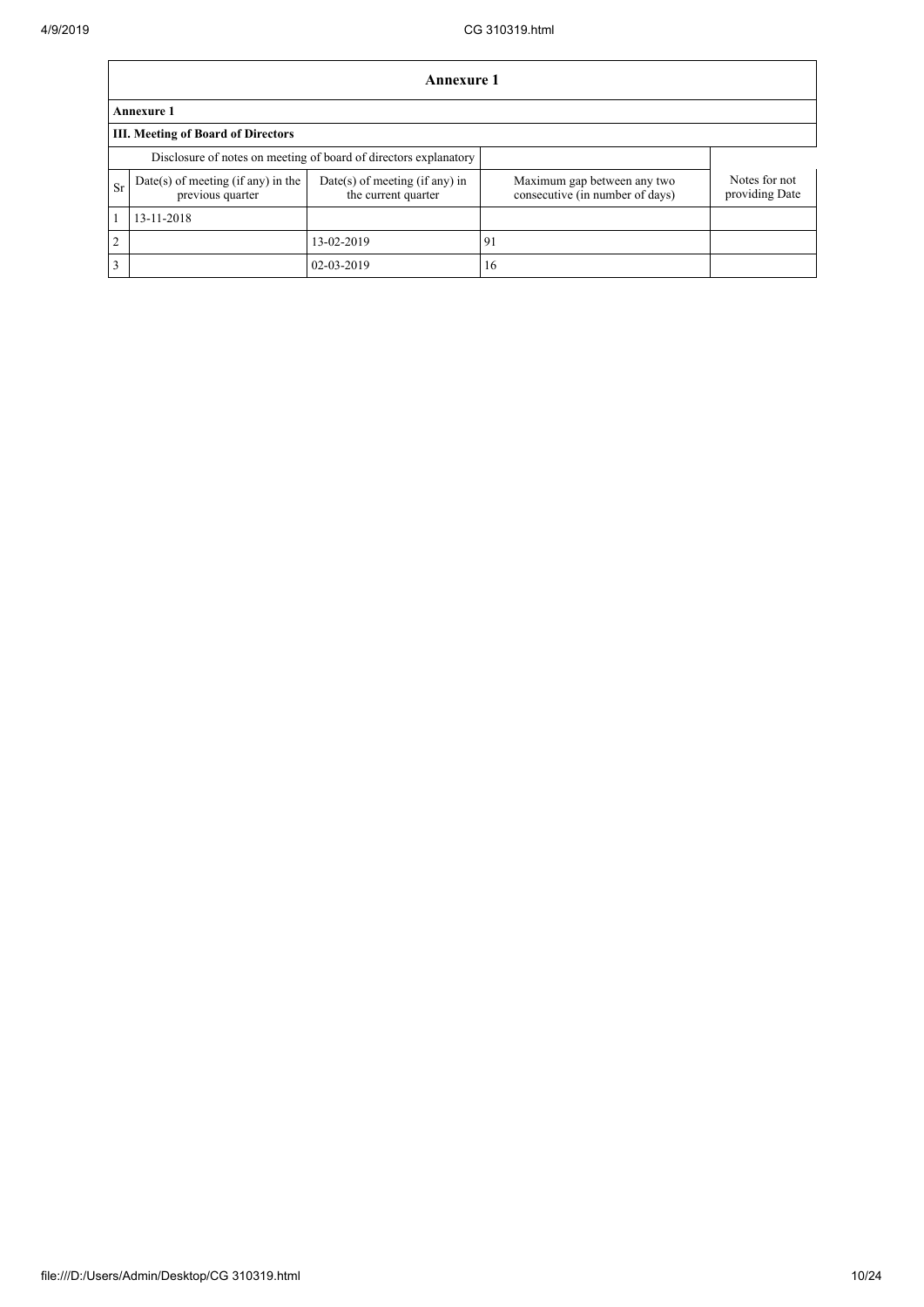|    | Annexure 1                                               |                                                                        |                                                     |                                 |                                                                        |                                                                               |                               |                                       |  |
|----|----------------------------------------------------------|------------------------------------------------------------------------|-----------------------------------------------------|---------------------------------|------------------------------------------------------------------------|-------------------------------------------------------------------------------|-------------------------------|---------------------------------------|--|
|    | <b>IV. Meeting of Committees</b>                         |                                                                        |                                                     |                                 |                                                                        |                                                                               |                               |                                       |  |
|    | Disclosure of notes on meeting of committees explanatory |                                                                        |                                                     |                                 |                                                                        |                                                                               |                               |                                       |  |
| Sr | Name of<br>Committee                                     | $Date(s)$ of meeting<br>of the committee<br>in the relevant<br>quarter | Whether<br>requirement of<br>Quorum met<br>(Yes/No) | Requirement<br>of Quorum<br>met | $Date(s)$ of<br>meeting of the<br>committee in the<br>previous quarter | Maximum gap<br>between any two<br>consecutive meetings<br>(in number of days) | Name of<br>other<br>committee | Reson for<br>not<br>providing<br>date |  |
|    | Audit<br>Committee                                       | 13-02-2019                                                             | Yes                                                 | 2                               | 13-11-2018                                                             | 91                                                                            |                               |                                       |  |
|    | <b>Stakeholders</b><br>Relationship<br>Committee         | 13-02-2019                                                             | Yes                                                 | 2                               | 13-11-2018                                                             | 91                                                                            |                               |                                       |  |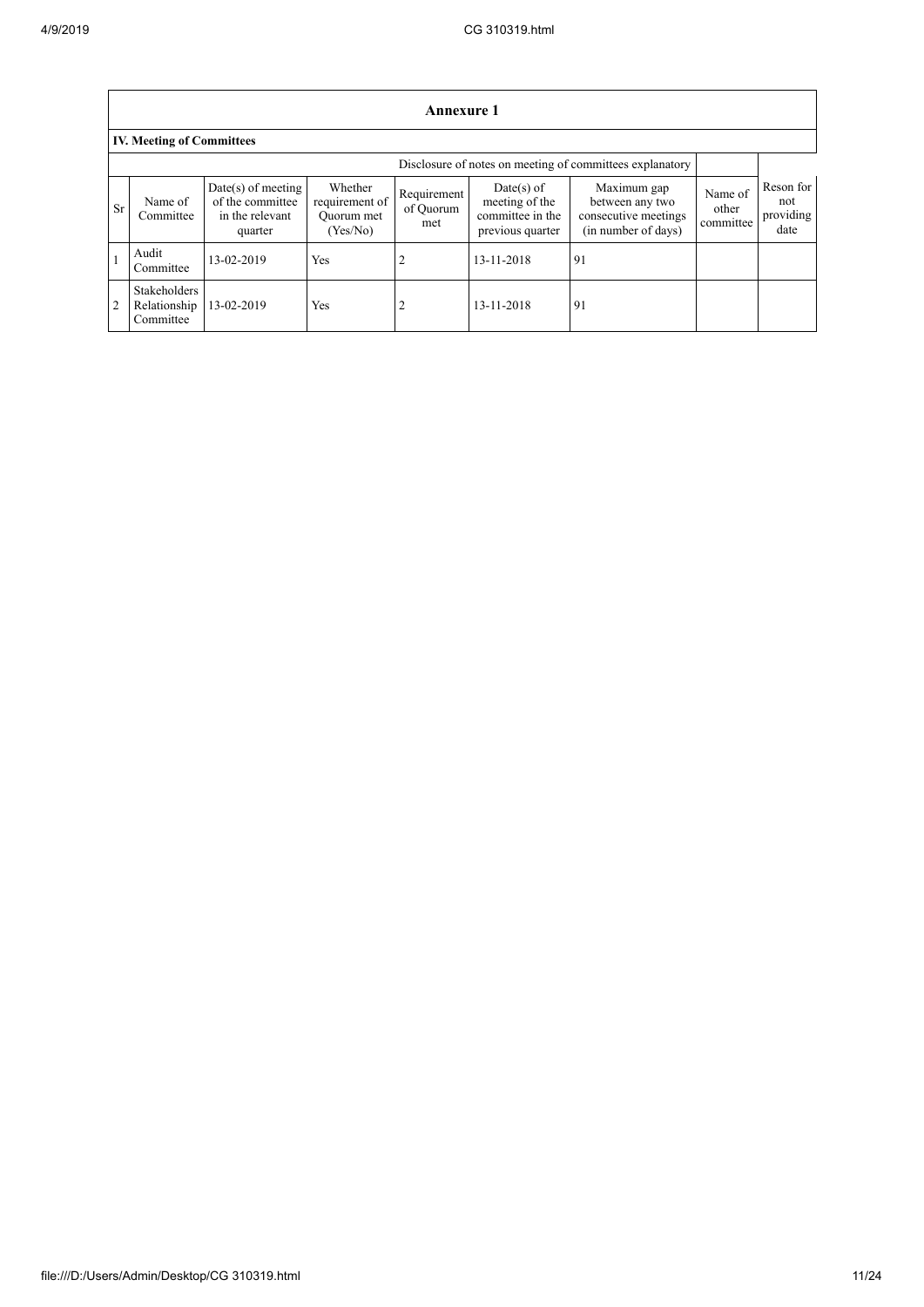|                 | Annexure 1                                                                                                |                                  |                                                                    |  |  |  |  |  |
|-----------------|-----------------------------------------------------------------------------------------------------------|----------------------------------|--------------------------------------------------------------------|--|--|--|--|--|
|                 | V. Related Party Transactions                                                                             |                                  |                                                                    |  |  |  |  |  |
| Sr <sup>2</sup> | Subject                                                                                                   | Compliance status<br>(Yes/No/NA) | If status is "No" details of non-<br>compliance may be given here. |  |  |  |  |  |
|                 | Whether prior approval of audit committee obtained                                                        | <b>NA</b>                        |                                                                    |  |  |  |  |  |
| $\overline{2}$  | Whether shareholder approval obtained for material RPT                                                    | <b>NA</b>                        |                                                                    |  |  |  |  |  |
| $\overline{3}$  | Whether details of RPT entered into pursuant to omnibus approval<br>have been reviewed by Audit Committee | <b>NA</b>                        |                                                                    |  |  |  |  |  |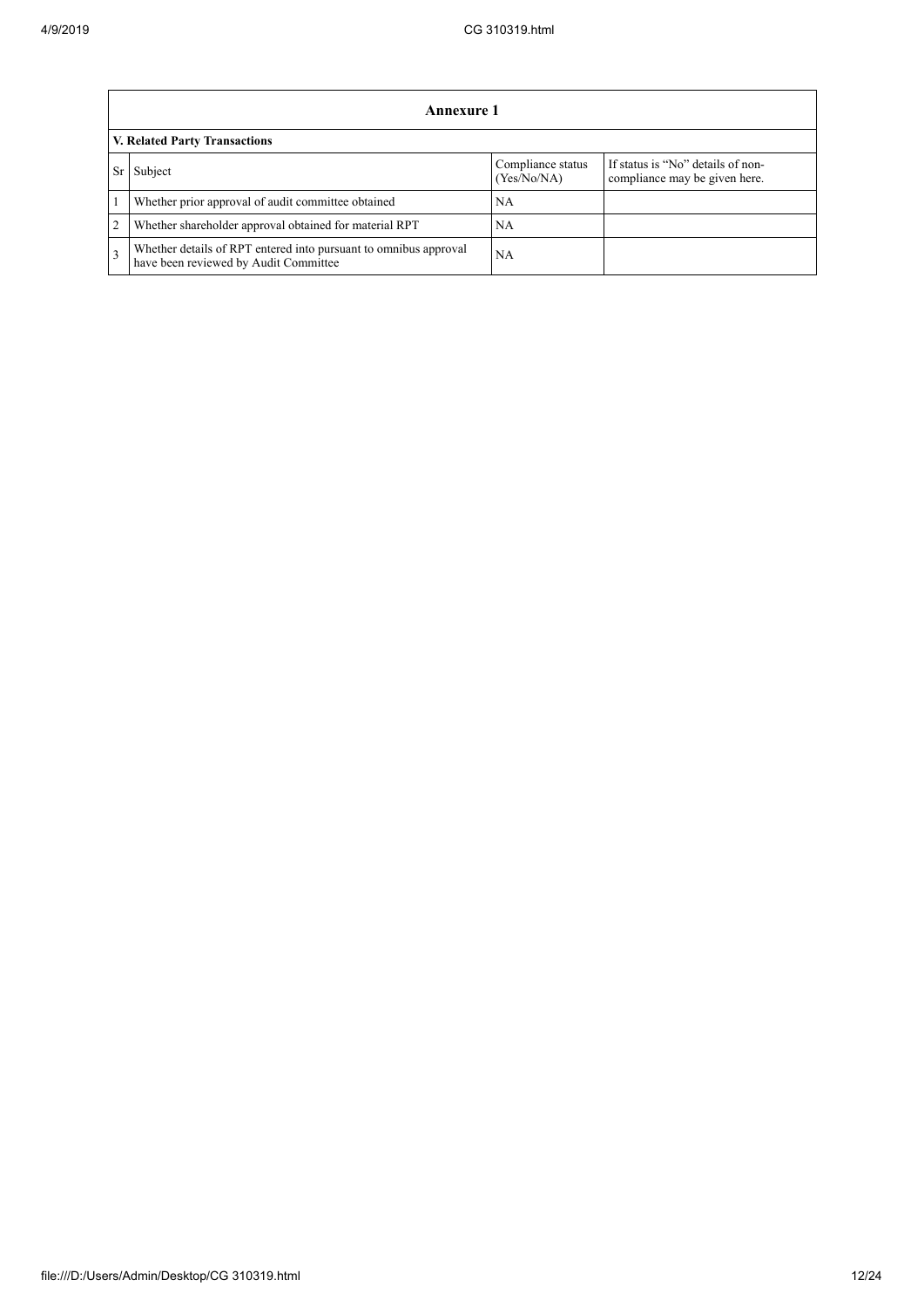|                          | <b>Annexure 1</b>                                                                                                                                                                                               |                               |
|--------------------------|-----------------------------------------------------------------------------------------------------------------------------------------------------------------------------------------------------------------|-------------------------------|
|                          | <b>VI. Affirmations</b>                                                                                                                                                                                         |                               |
|                          | Sr Subject                                                                                                                                                                                                      | Compliance<br>status (Yes/No) |
|                          | The composition of Board of Directors is in terms of SEBI (Listing obligations and disclosure requirements)<br>Regulations, 2015                                                                                | Yes                           |
| $\overline{c}$           | The composition of the following committees is in terms of SEBI(Listing obligations and disclosure requirements)<br>Regulations, 2015 a. Audit Committee                                                        | Yes                           |
| 3                        | The composition of the following committees is in terms of SEBI(Listing obligations and disclosure requirements)<br>Regulations, 2015. b. Nomination & remuneration committee                                   | Yes                           |
| $\overline{4}$           | The composition of the following committees is in terms of SEBI(Listing obligations and disclosure requirements)<br>Regulations, 2015. c. Stakeholders relationship committee                                   | Yes                           |
| $\overline{\phantom{0}}$ | The composition of the following committees is in terms of SEBI(Listing obligations and disclosure requirements)<br>Regulations, 2015. d. Risk management committee (applicable to the top 100 listed entities) | Yes                           |
| 6                        | The committee members have been made aware of their powers, role and responsibilities as specified in SEBI<br>(Listing obligations and disclosure requirements) Regulations, 2015.                              | Yes                           |
| $\overline{7}$           | The meetings of the board of directors and the above committees have been conducted in the manner as specified in<br>SEBI (Listing obligations and disclosure requirements) Regulations, 2015.                  | Yes                           |
| 8                        | This report and/or the report submitted in the previous quarter has been placed before Board of Directors.                                                                                                      | Yes                           |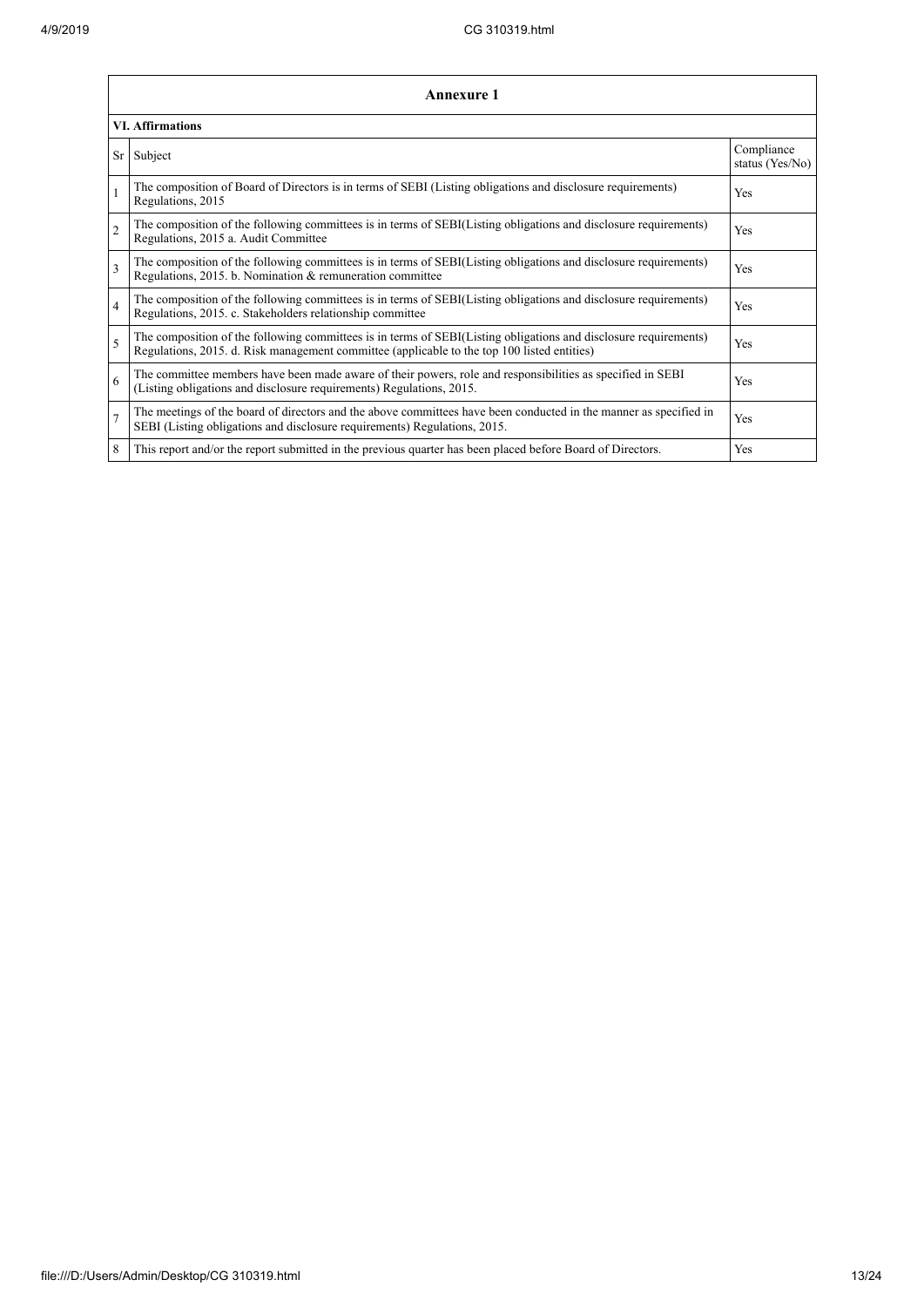|                 | <b>Annexure 1</b> |                                          |  |
|-----------------|-------------------|------------------------------------------|--|
| <sup>1</sup> Sr | Subject           | Compliance status                        |  |
|                 | Name of signatory | <b>B. VIRAT VISHNU</b>                   |  |
| $\overline{2}$  | Designation       | Company Secretary and Compliance Officer |  |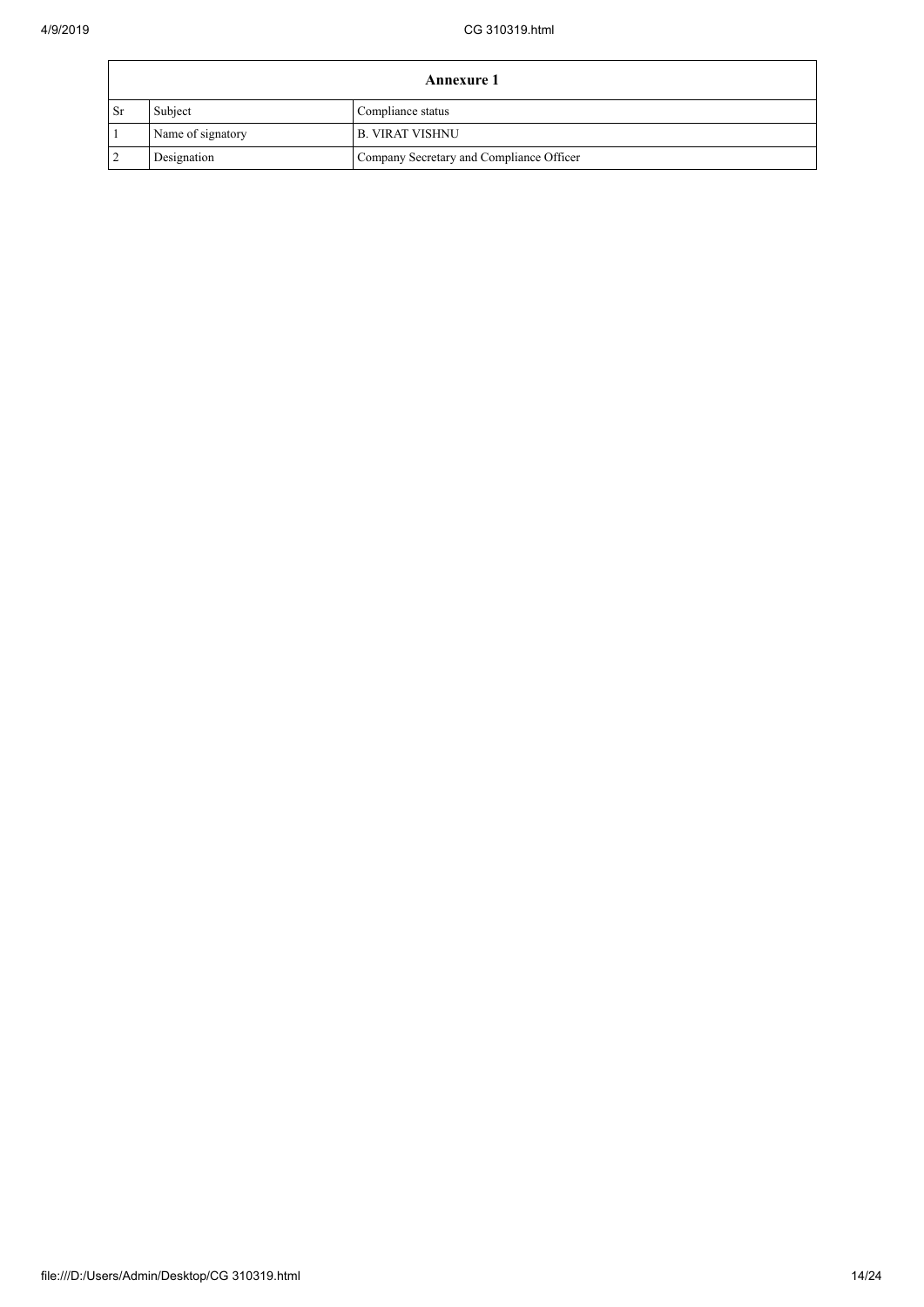|                          | <b>Annexure II</b>                                                         |                                  |                                                                                                                 |                       |  |
|--------------------------|----------------------------------------------------------------------------|----------------------------------|-----------------------------------------------------------------------------------------------------------------|-----------------------|--|
|                          |                                                                            |                                  | Annexure II to be submitted by listed entity at the end of the financial year (for the whole of financial year) |                       |  |
|                          | I. Disclosure on website in terms of Listing Regulations                   |                                  |                                                                                                                 |                       |  |
| Sr                       | Item                                                                       | Compliance status<br>(Yes/No/NA) | If status is "No" details of non-<br>compliance may be given here.                                              | Web address           |  |
|                          | Details of business                                                        | Yes                              |                                                                                                                 | www.bkvindustries.com |  |
| $\overline{2}$           | Terms and conditions of appointment of<br>independent directors            | Yes                              |                                                                                                                 | www.bkvindustries.com |  |
| 3                        | Composition of various committees of board<br>of directors                 | Yes                              |                                                                                                                 | www.bkvindustries.com |  |
| $\overline{4}$           | Code of conduct of board of directors and<br>senior management personnel   | Yes                              |                                                                                                                 | www.bkvindustries.com |  |
| $\overline{\phantom{0}}$ | Details of establishment of vigil mechanism/<br>Whistle Blower policy      | Yes                              |                                                                                                                 | www.bkvindustries.com |  |
| 6                        | Criteria of making payments to non-<br>executive directors                 | Yes                              |                                                                                                                 | www.bkvindustries.com |  |
| $\overline{7}$           | Policy on dealing with related party<br>transactions                       | Yes                              |                                                                                                                 | www.bkvindustries.com |  |
| 8                        | Policy for determining 'material'<br>subsidiaries                          | NA                               |                                                                                                                 |                       |  |
| $\mathbf Q$              | Details of familiarization programmes<br>imparted to independent directors | NA                               |                                                                                                                 |                       |  |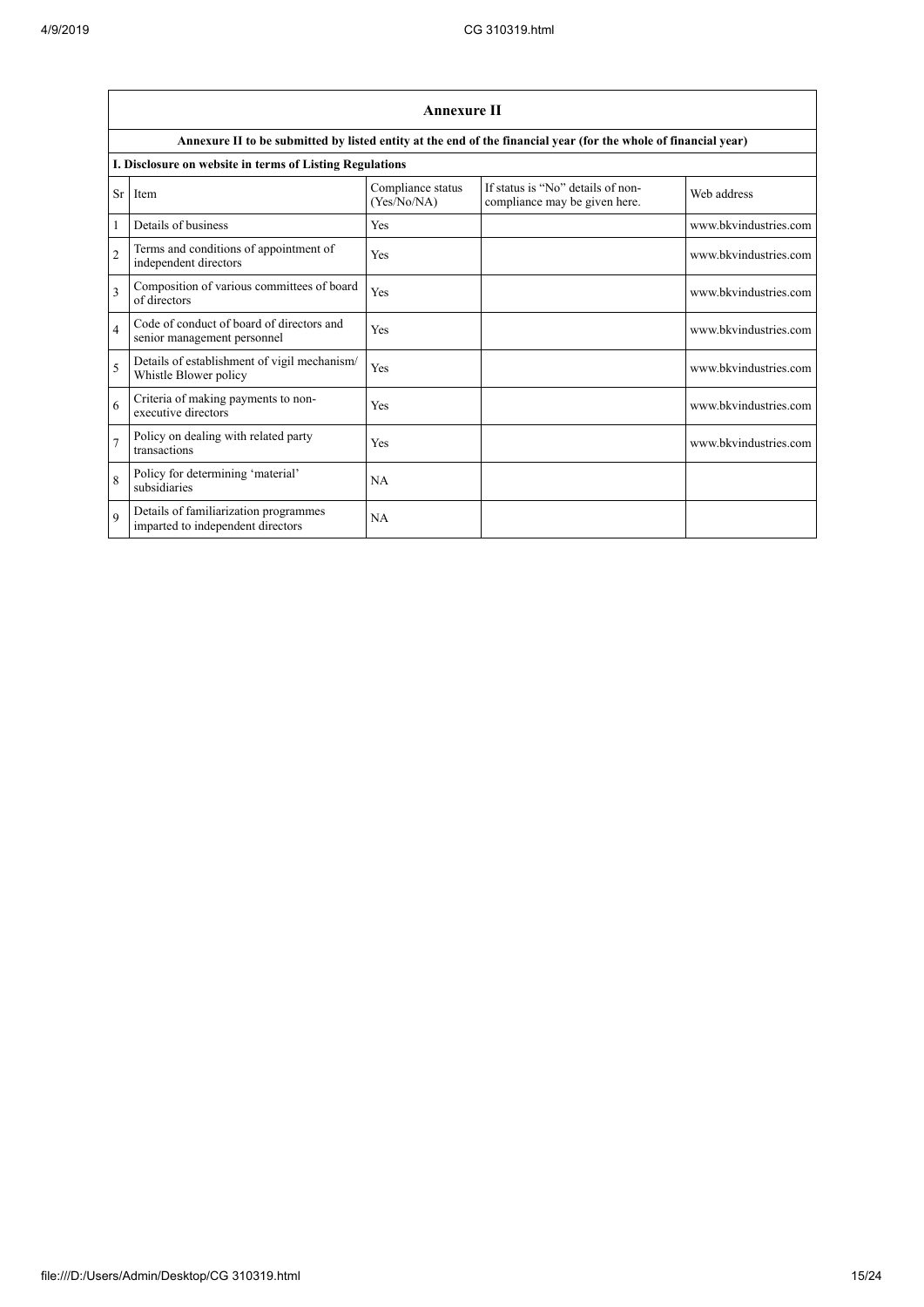|    | <b>Annexure II</b>                                                                                                                            |                                     |                                                                      |                       |  |
|----|-----------------------------------------------------------------------------------------------------------------------------------------------|-------------------------------------|----------------------------------------------------------------------|-----------------------|--|
|    | Annexure II to be submitted by listed entity at the end of the financial year (for the whole of financial year)                               |                                     |                                                                      |                       |  |
|    | I. Disclosure on website in terms of Listing Regulations                                                                                      |                                     |                                                                      |                       |  |
| Sr | Item                                                                                                                                          | Compliance<br>status<br>(Yes/No/NA) | If status is "No" details of<br>non-compliance may be<br>given here. | Web address           |  |
| 10 | Contact information of the designated officials of the listed<br>entity who are responsible for assisting and handling<br>investor grievances | Yes                                 |                                                                      | www.bkvindustries.com |  |
| 11 | email address for grievance redressal and other relevant<br>details                                                                           | Yes                                 |                                                                      | www.bkvindustries.com |  |
| 12 | Financial results                                                                                                                             | Yes                                 |                                                                      | www.bkvindustries.com |  |
| 13 | Shareholding pattern                                                                                                                          | Yes                                 |                                                                      | www.bkvindustries.com |  |
| 14 | Details of agreements entered into with the media<br>companies and/or their associates                                                        | <b>NA</b>                           |                                                                      |                       |  |
| 15 | New name and the old name of the listed entity                                                                                                | NA                                  |                                                                      |                       |  |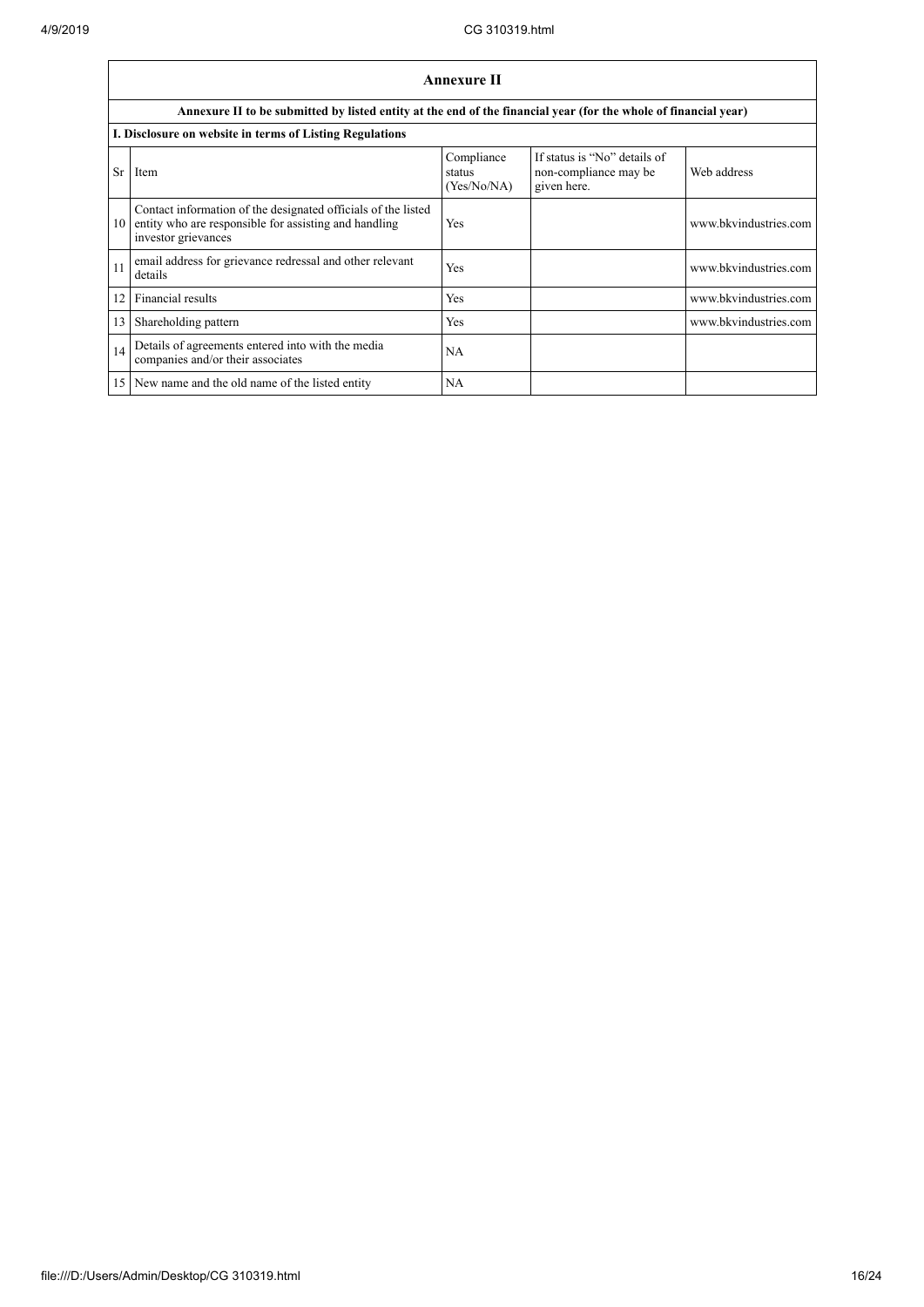|              | <b>Annexure II</b>                                                                                                   |                      |                                     |                                                                    |  |
|--------------|----------------------------------------------------------------------------------------------------------------------|----------------------|-------------------------------------|--------------------------------------------------------------------|--|
|              | <b>II. Annual Affirmations</b>                                                                                       |                      |                                     |                                                                    |  |
| Sr           | Particulars                                                                                                          | Regulation<br>Number | Compliance<br>status<br>(Yes/No/NA) | If status is "No" details of non-<br>compliance may be given here. |  |
| $\mathbf{1}$ | Independent director(s) have been appointed in terms of<br>specified criteria of 'independence' and/or 'eligibility' | 16(1)(b) &<br>25(6)  | Yes                                 |                                                                    |  |
| 2            | Board composition                                                                                                    | 17(1)                | Yes                                 |                                                                    |  |
| 3            | Meeting of Board of directors                                                                                        | 17(2)                | Yes                                 |                                                                    |  |
| 4            | Review of Compliance Reports                                                                                         | 17(3)                | Yes                                 |                                                                    |  |
| 5            | Plans for orderly succession for appointments                                                                        | 17(4)                | Yes                                 |                                                                    |  |
| 6            | Code of Conduct                                                                                                      | 17(5)                | Yes                                 |                                                                    |  |
| 7            | Fees/compensation                                                                                                    | 17(6)                | <b>NA</b>                           |                                                                    |  |
| 8            | Minimum Information                                                                                                  | 17(7)                | Yes                                 |                                                                    |  |
| 9            | Compliance Certificate                                                                                               | 17(8)                | Yes                                 |                                                                    |  |
| 10           | Risk Assessment & Management                                                                                         | 17(9)                | Yes                                 |                                                                    |  |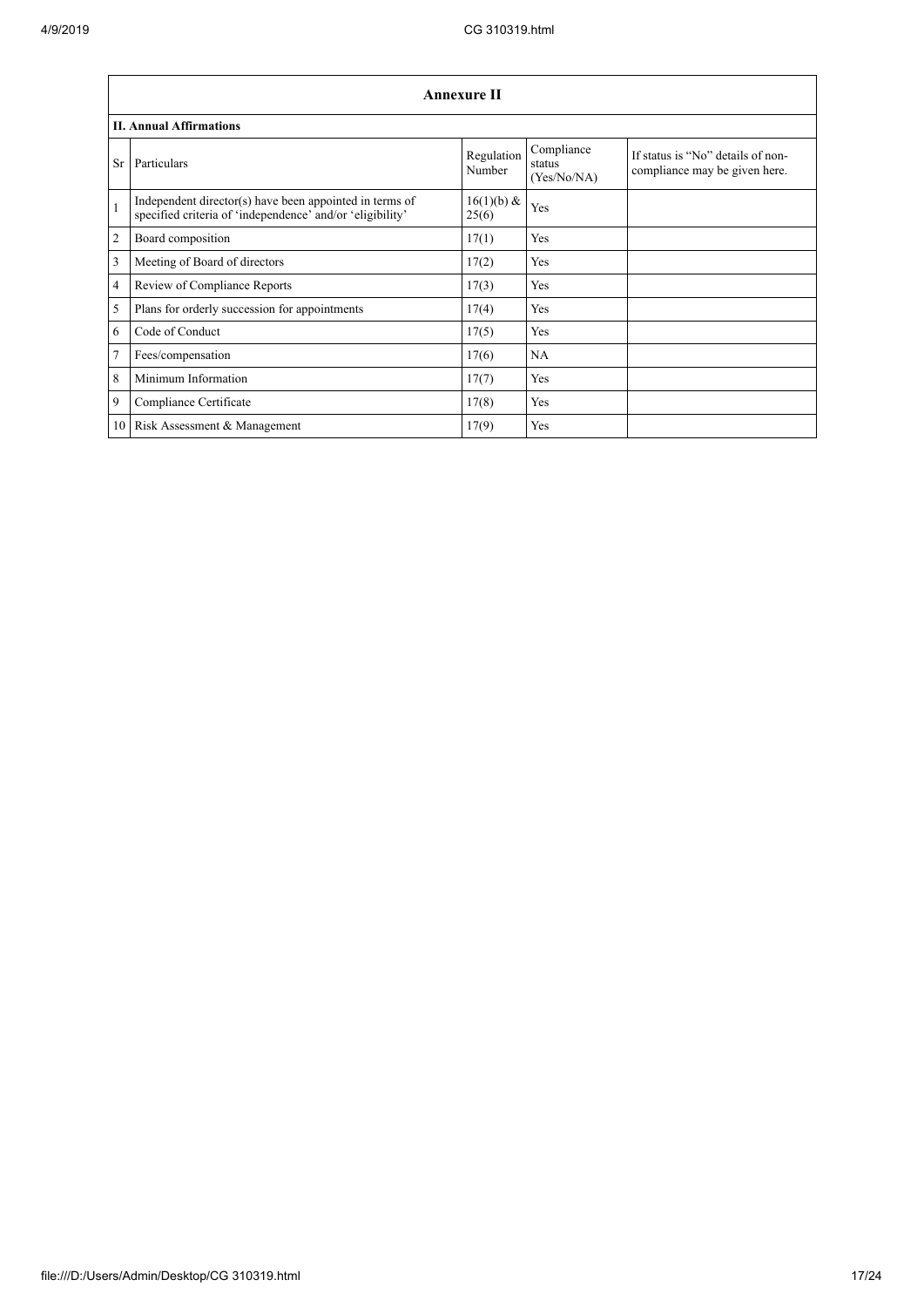|    | <b>Annexure II</b>                                                                 |                               |                                  |                                                                    |  |
|----|------------------------------------------------------------------------------------|-------------------------------|----------------------------------|--------------------------------------------------------------------|--|
|    | <b>II. Annual Affirmations</b>                                                     |                               |                                  |                                                                    |  |
| Sr | Particulars                                                                        | Regulation<br>Number          | Compliance status<br>(Yes/No/NA) | If status is "No" details of non-<br>compliance may be given here. |  |
| 11 | Performance Evaluation of Independent Directors                                    | 17(10)                        | Yes                              |                                                                    |  |
| 12 | Composition of Audit Committee                                                     | 18(1)                         | Yes                              |                                                                    |  |
| 13 | Meeting of Audit Committee                                                         | 18(2)                         | Yes                              |                                                                    |  |
| 14 | Composition of nomination & remuneration<br>committee                              | 19(1) & (2)                   | Yes                              |                                                                    |  |
| 15 | Composition of Stakeholder Relationship<br>Committee                               | 20(1) & (2)                   | Yes                              |                                                                    |  |
| 16 | Composition and role of risk management<br>committee                               | 21(1), (2), (3),<br>(4)       | Yes                              |                                                                    |  |
| 17 | Vigil Mechanism                                                                    | 22                            | Yes                              |                                                                    |  |
|    | 18 Policy for related party Transaction                                            | 23(1), (5), (6),<br>(7) & (8) | Yes                              |                                                                    |  |
| 19 | Prior or Omnibus approval of Audit Committee for<br>all related party transactions | 23(2), (3)                    | <b>NA</b>                        |                                                                    |  |
|    | 20 Approval for material related party transactions                                | 23(4)                         | <b>NA</b>                        |                                                                    |  |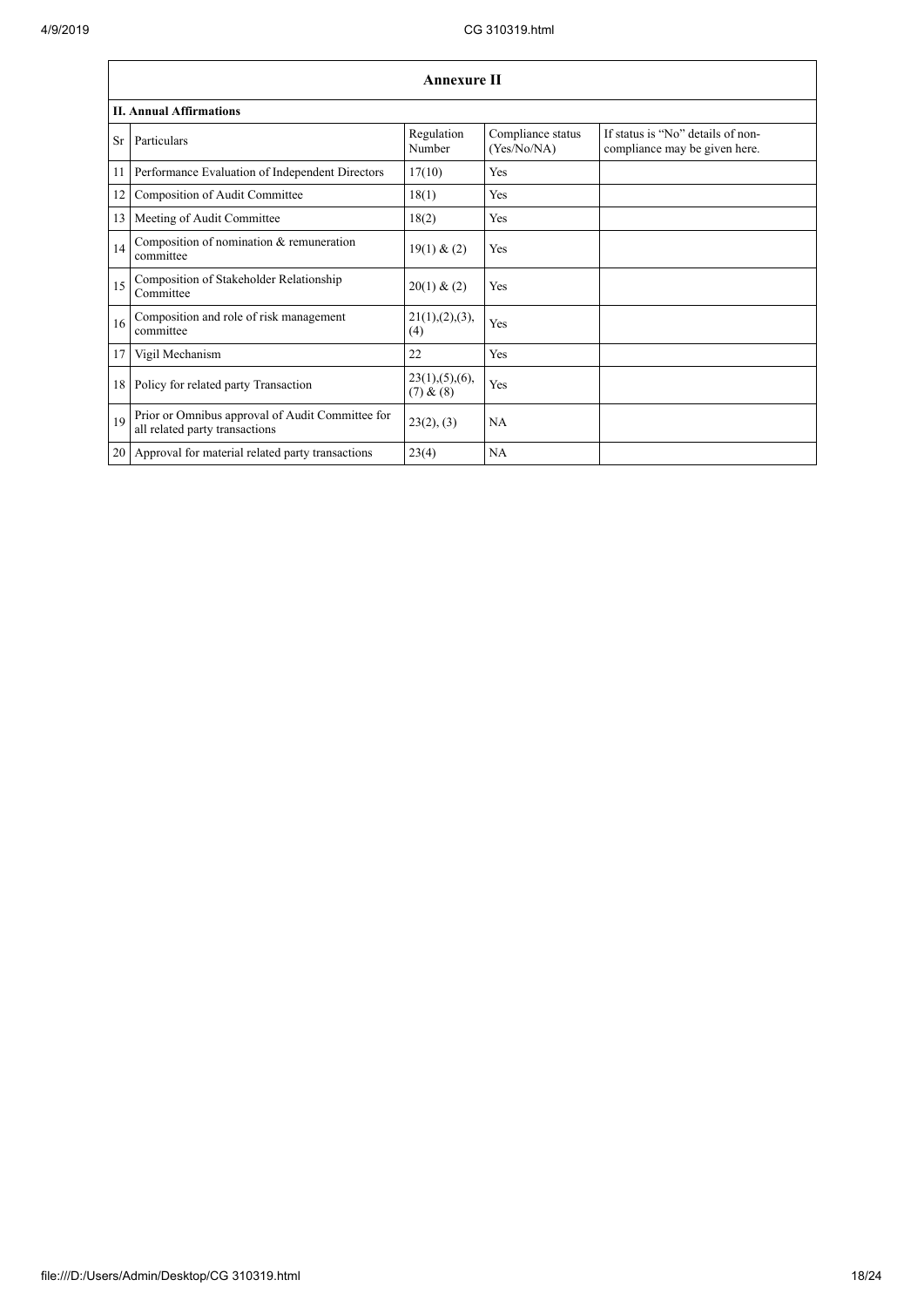|    | <b>Annexure II</b>                                                                                                   |                                      |                                     |                                                                    |
|----|----------------------------------------------------------------------------------------------------------------------|--------------------------------------|-------------------------------------|--------------------------------------------------------------------|
|    | <b>II. Annual Affirmations</b>                                                                                       |                                      |                                     |                                                                    |
| Sr | Particulars                                                                                                          | Regulation<br>Number                 | Compliance<br>status<br>(Yes/No/NA) | If status is "No" details of non-<br>compliance may be given here. |
| 21 | Composition of Board of Directors of unlisted material Subsidiary                                                    | 24(1)                                | NA                                  |                                                                    |
| 22 | Other Corporate Governance requirements with respect to<br>subsidiary of listed entity                               | 24(2),(3),<br>$(4)$ , $(5)$ &<br>(6) | <b>NA</b>                           |                                                                    |
| 23 | Maximum Directorship & Tenure                                                                                        | $25(1)$ &<br>(2)                     | Yes                                 |                                                                    |
| 24 | Meeting of independent directors                                                                                     | $25(3)$ &<br>(4)                     | Yes                                 |                                                                    |
| 25 | Familiarization of independent directors                                                                             | 25(7)                                | Yes                                 |                                                                    |
| 26 | Memberships in Committees                                                                                            | 26(1)                                | Yes                                 |                                                                    |
| 27 | Affirmation with compliance to code of conduct from members of<br>Board of Directors and Senior management personnel | 26(3)                                | Yes                                 |                                                                    |
| 28 | Disclosure of Shareholding by Non-Executive Directors                                                                | 26(4)                                | Yes                                 |                                                                    |
| 29 | Policy with respect to Obligations of directors and senior<br>management                                             | $26(2)$ &<br>26(5)                   | Yes                                 |                                                                    |
|    | Any other information to be provided - Add Notes                                                                     |                                      |                                     |                                                                    |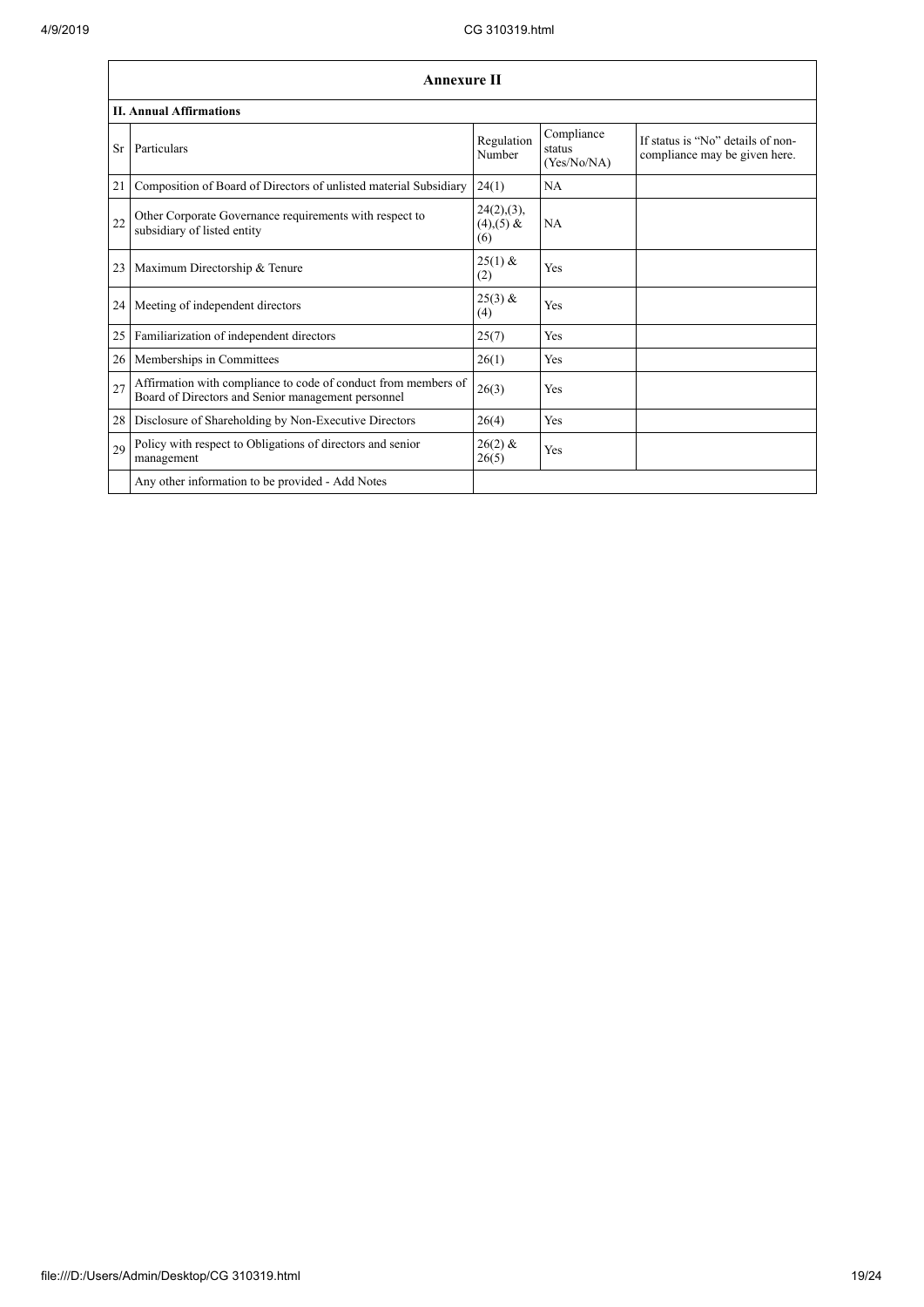|                   | <b>Annexure II</b>                       |
|-------------------|------------------------------------------|
| Name of signatory | I B. VIRAT VISHNU                        |
| Designation       | Company Secretary and Compliance Officer |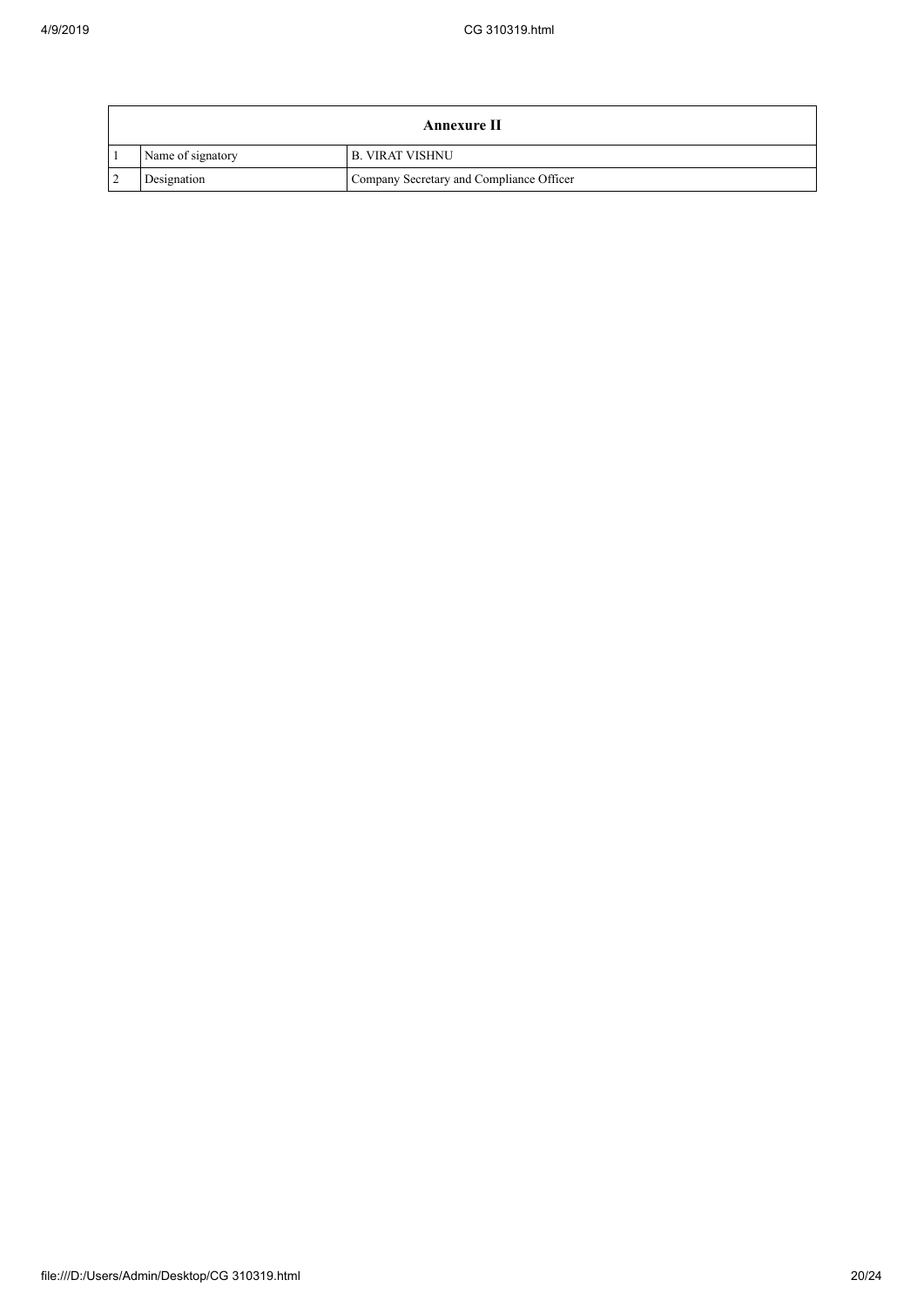| Annexure II                                                                                                                                                           |                                         |  |
|-----------------------------------------------------------------------------------------------------------------------------------------------------------------------|-----------------------------------------|--|
| <b>III.</b> Affirmations                                                                                                                                              |                                         |  |
| <b>Particulars</b>                                                                                                                                                    | <b>Compliance status</b><br>(Yes/No/NA) |  |
| The Listed Entity has approved Material Subsidiary Policy and the Corporate Governance requirements with<br>respect to subsidiary of Listed Entity have been complied | NA                                      |  |
| Any other information to be provided                                                                                                                                  |                                         |  |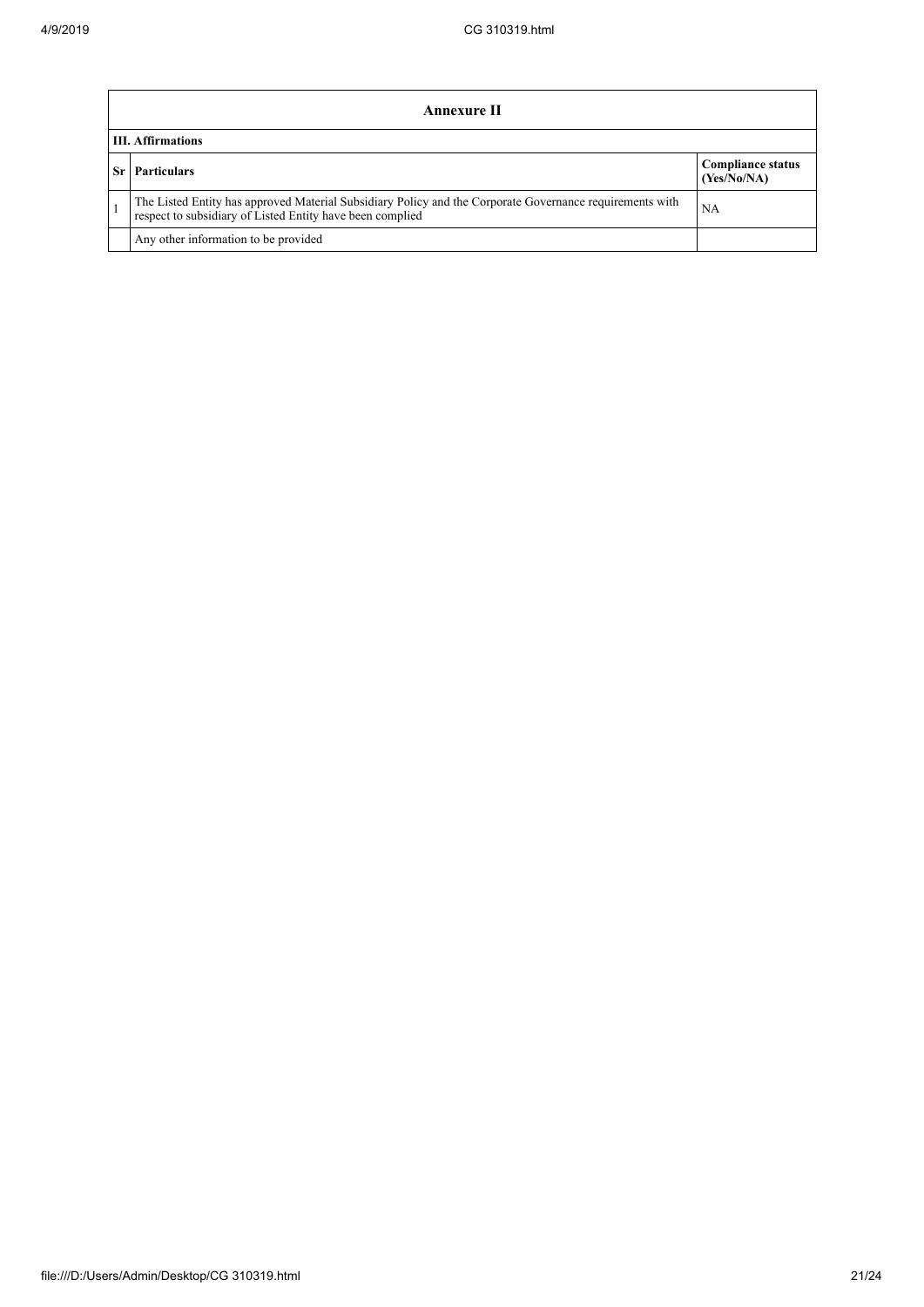|                   | <b>Annexure II</b>                       |
|-------------------|------------------------------------------|
| Name of signatory | I B. VIRAT VISHNU                        |
| Designation       | Company Secretary and Compliance Officer |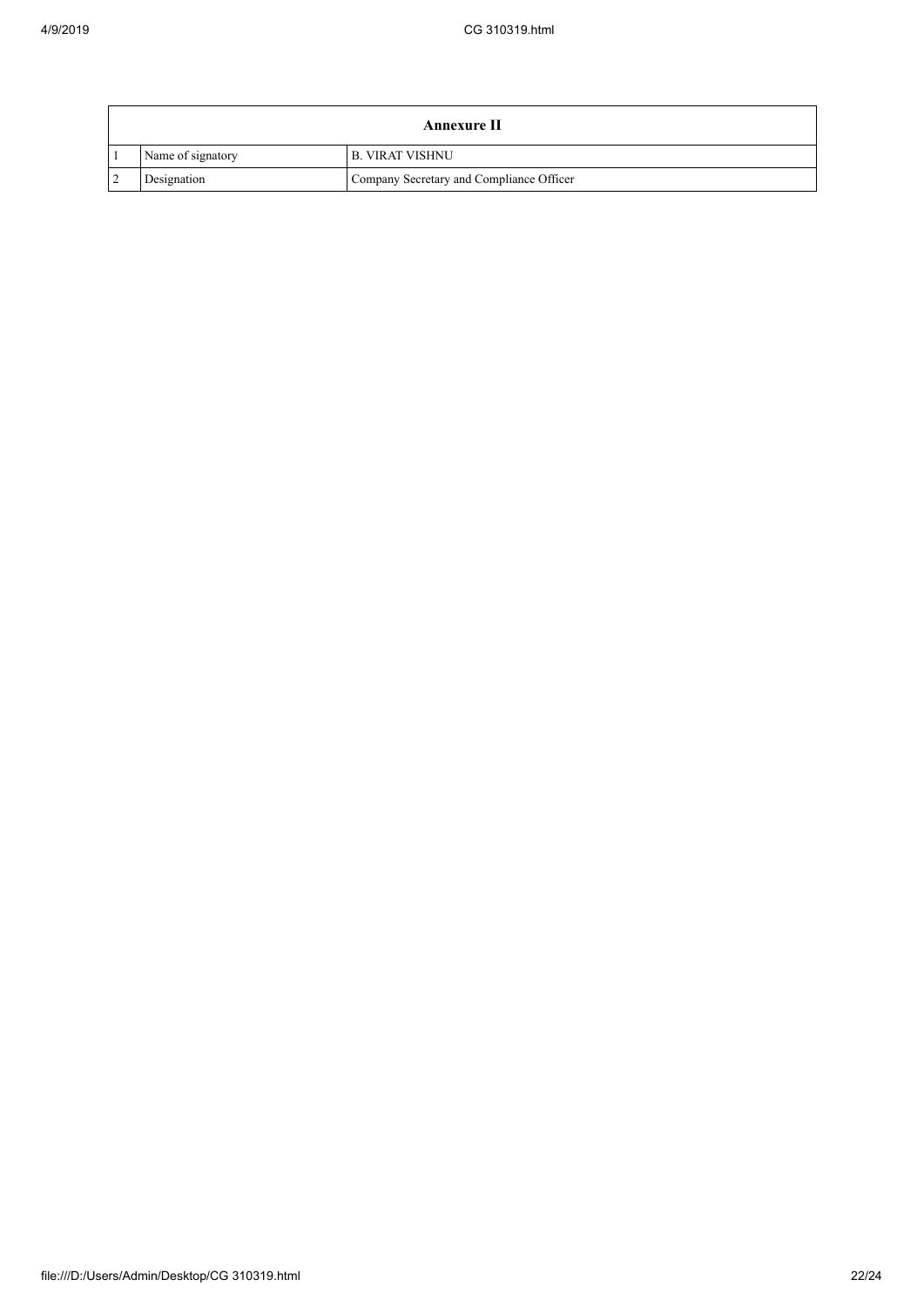| <b>Signatory Details</b> |                                          |  |
|--------------------------|------------------------------------------|--|
| Name of signatory        | <b>B. VIRAT VISHNU</b>                   |  |
| Designation of person    | Company Secretary and Compliance Officer |  |
| Place                    | <b>GUNTUR</b>                            |  |
| Date                     | 09-04-2019                               |  |